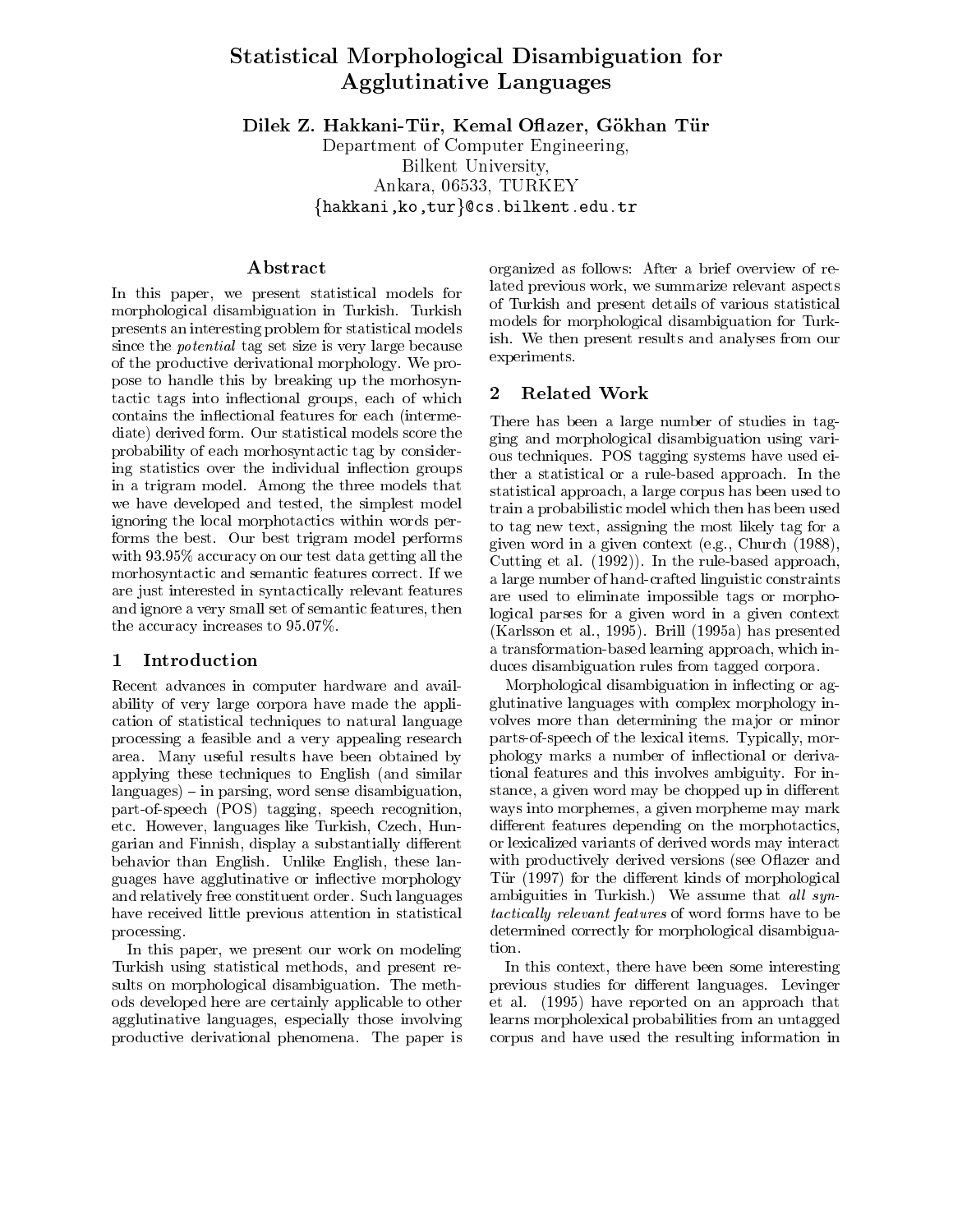morphological disambiguation in Hebrew. Hajič and Hladka (1998) have used maximum entropy modeling approach for morphological disambiguation in Czech. Ezeiza et al. (1998) have combined stochastic and rule-based disambiguation methods for Basque. Megyesi (1999) has adapted Brill's POS tagger with extended lexical templates to Hungarian.

Previous approaches to morphological disambiguation of Turkish text had employed a constraintbased approach (Oflazer and Kuruöz, 1994; Oflazer and Tür, 1996; Oflazer and Tür, 1997). Although results obtained earlier in these approaches were reasonable, the fact that the constraint rules were hand crafted posed a rather serious impediment to the generality and improvement of these systems.

## 3 Turkish

Turkish is a free constituent order language. The order of the constituents may change freely according to the discourse context and the syntactic role of the constituents is indicated by their case marking. Turkish has agglutinative morphology with productive inflectional and derivational suffixations. The number of word forms one can derive from a Turkish root form may be in the millions (Hankamer, 1989). Hence, the number of distinct word forms, i.e., the vocabulary size, can be very large. For instance, Table 1 shows the size of the vocabulary for 1 and 10 million word corpora of Turkish, collected from online newspapers. This large vocabulary is the reason

|           | Corpus size   Vocabulary size |
|-----------|-------------------------------|
| 1M words  | 106,547                       |
| 10M words | 417.775                       |

Table 1: Vocabulary sizes for two Turkish corpora.

for a serious data sparseness problem and also signicantly increases the number of parameters to be estimated even for a bigram language model. The size of the vocabulary also causes the perplexity to be large (although this is not an issue in morphological disambiguation). Table 2 lists the training and test set perplexities of trigram language models trained on 1 and 10 million word corpora for Turkish. For each corpus, the first column is the perplexity for the data the language model is trained on, and the second column is the perplexity for previously unseen test data of 1 million words. Another major reason for the high perplexity of Turkish is the high percentage of out-of-vocabulary words (words in the test data which did not occur in the training data); this results from the productivity of the word formation process.

| Training<br>Data | <b>Training Set</b><br>Perplexity | Test Set (1M words)<br>Perplexity |
|------------------|-----------------------------------|-----------------------------------|
| 1M words         | 66.13                             | 1449.81                           |
| 10M words        | 94.08                             | 1084.13                           |

Table 2: The perplexity of Turkish corpora using word-based trigram language models.

The issue of large vocabulary brought in by productive in
ectional and derivational processes also makes tagset design an important issue. In languages like English, the number of POS tags that can be assigned to the words in a text is rather limited (less than 100, though some researchers have used large tag sets to refine granularity, but they are still small compared to Turkish.) But, such a finite tagset approach for languages like Turkish may lead to an inevitable loss of information. The reason for this is that the morphological features of intermediate derivations can contain markers for syntactic relationships. Thus, leaving out this information within a fixed-tagset scheme may prevent crucial syntactic information from being represented (O
azer et al., 1999). For example, it is not clear what POS tag should be assigned to the word saglamlastic transitional (below), without losing any information, the category of the root (Adjective), the final category of the word as a whole (Noun) or one of the intermediate categories (Verb).1

 $sa\breve{g}$ lam + laş + tır + mak sağlam+Adj^DB+Verb+Become^DB +Verb+Caus+Pos^DB+Noun+Inf+A3sg+Pnon+Nom to cause (something) to become strong / to strengthen/fortify (something)

Ignoring the fact that the root word is an adjective may sever any relationships with an adverbial modier modifying the root. Thus instead of a simple POS tag, we use the full morphological analyses of the words, represented as a combination of features (including any derivational markers) as their morphosyntactic tags. For instance in the example above, we would use everything including the root form as the morphosyntactic tag.

In order to alleviate the data sparseness problem we break down the full tags. We represent each word as a sequence of *inflectional groups* (IGs hereafter), separated by  $\hat{\phantom{a}}$ DBs denoting derivation boundaries, as described by O
azer (1999). Thus a morphological parse would be represented in the following general form:

the morphological features other than the POSs are: +Become: become verb, +Caus: causative verb, +Pos: Positive polarity, +Inf: marker that derives an innitive form from a verb, +A3sg: 3sg number-person agreement, +Pnon: No possessive agreement, and +Nom: Nominative case. ^DB's mark derivational boundaries.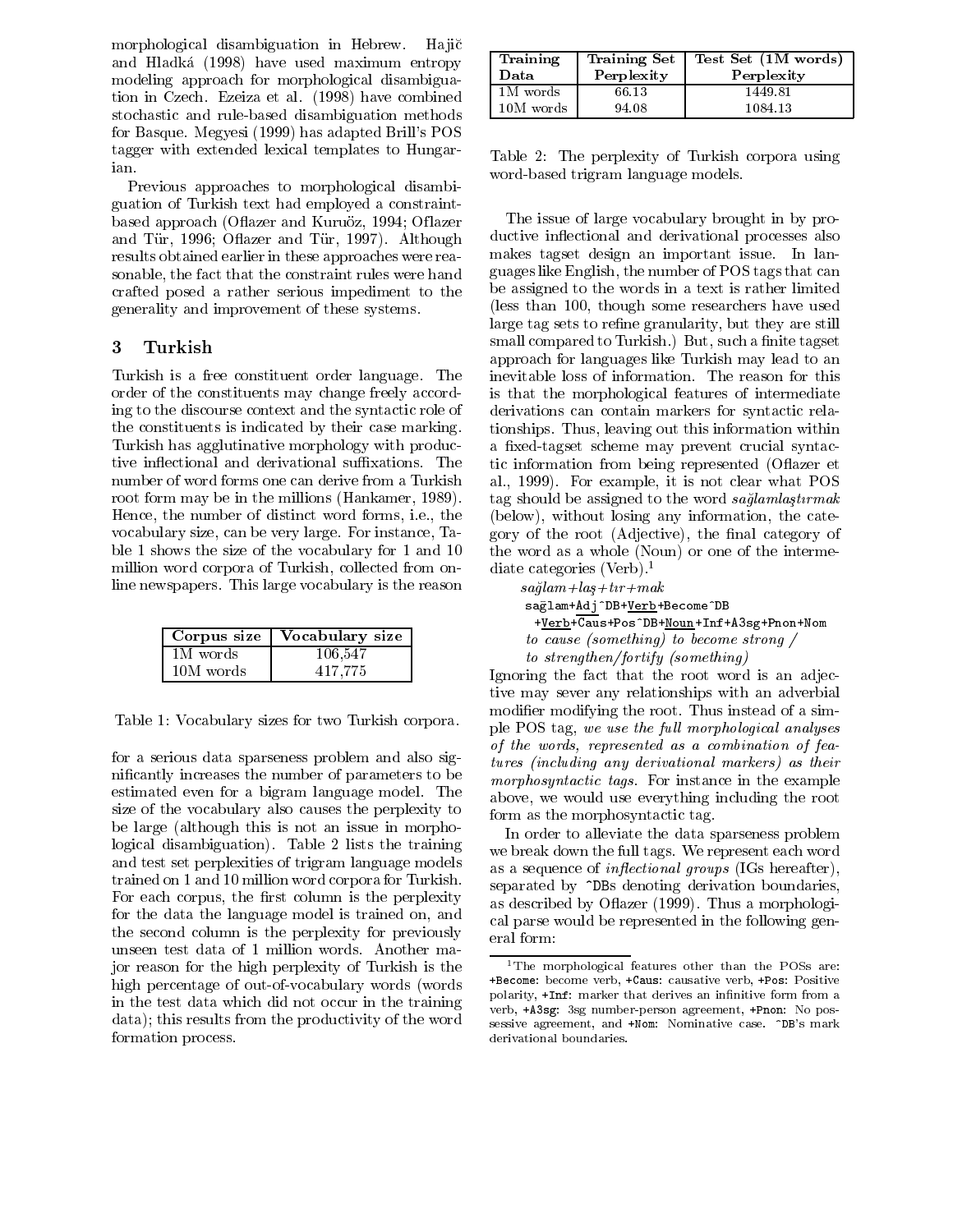|                      |          | Possible   Observed | ir |
|----------------------|----------|---------------------|----|
| Full Tags (No roots) | $\infty$ | 10.531              |    |
| Inflectional Groups  | 9.129    | 2.194               |    |

Table 3: Numbers of Tags and IGs

 $root+IG_1^DDB+IG_2^DBB+\cdots^DBB+IG_n$ 

where  $IG_i$  denotes relevant inflectional features of the inflectional groups, including the part-of-speech for the root or any of the derived forms.

For example, the infinitive form  $sa\ddot{\theta}$  amillastic state. given above would be represented with the adjective reading of the root saglam and the following 4 IGs:

- 1. Adj
- 2. Verb+Become
- 3. Verb+Caus+Pos
- 4. Noun+Inf+A3sg+Pnon+Nom

Table 3 provides a comparison of the number distinct full morphosyntactic tags (ignoring the root words in this case) and IGs, generatively possible and observed in a corpus of 1M words (considering all ambiguities). One can see that the number observed full tags ignoring the root words is very high, significantly higher than quoted for Czech by Hajič and Hladka (1998).

# 4 Statistical Morphological Disambiguation

Morphological disambiguation is the problem of finding the corresponding sequence of morphological parses (including the root),  $I = t_1 = t_1, t_2, ..., t_n$ , given a sequence of words  $W = w_1^2 = w_1, w_2, ..., w_n$ . Our approach is to model the distribution of morphological parses given the words, using a hidden Markov model, and then to seek the variable  $T$ , that maximizes  $P(T|W)$ :

$$
\operatorname*{argmax}_{T} P(T|W) = \operatorname*{argmax}_{T} \frac{P(T) \times P(W|T)}{P(W)}(1)
$$
\n
$$
= \operatorname*{argmax}_{T} P(T) \times P(W|T)(2)
$$

The term  $P(W)$  is a constant for all choices of T, and can thus be ignored when choosing the most probable  $T$ . We can further simplify the problem using the assumption that words are independent of each other given their tags. In Turkish we can use the additional simplification that  $P(w_i|t_i) = 1$  since  $t_i$ includes the root form and all morphosyntactic features to uniquely determine the word form.<sup>2</sup> Since

**EXECUTE:**  $\begin{bmatrix} 0 & \text{b} & \text{c} \\ \text{c} & \text{d} & \text{d} \end{bmatrix}$  in our case  $P(w_i | t_1) = P(w_i | t_i) = 1$ , we can write:

$$
P(W|T) = \prod_{i=1}^{n} P(w_i|t_1^n) = 1
$$

and

$$
\underset{T}{\text{argmax}} P(T|W) = \underset{T}{\text{argmax}} P(T) \qquad (3)
$$

Now,

$$
P(T) = P(t_n|t_1^{n-1}) \times P(t_{n-1}|t_1^{n-2}) \times \dots
$$
  
 
$$
\times P(t_2|t_1) \times P(t_1)
$$

Simplifying further with the trigram tag model, we get:

$$
P(T) = P(t_n|t_{n-2}, t_{n-1}) \times P(t_{n-1}|t_{n-3}, t_{n-2}) \times ...
$$
  
\n
$$
P(t_3|t_1, t_2) \times P(t_2|t_1) \times P(t_1)
$$
  
\n
$$
= \prod_{i=1}^n P(t_i|t_{i-2}, t_{i-1})
$$
 (4)

where we define  $P(t_1|t_{-1}, t_0) = P(t_1), P(t_2|t_0, t_1) =$  $P(t_2|t_1)$  to simplify the notation.

If we consider morphological analyses as a sequence of root and IGs, each parse  $t_i$  can be represented as  $(r_i, IG_{i,1}, \ldots, IG_{i,n_i})$ , where  $n_i$  is the  $\min$  or  $\log$  in the  $i^{**}$  word. This representation changes the problem as shown in Figure 1 where the chain rule has been used to factor out the individual components.

This formulation still suffers from the data sparseness problem. To alleviate this, we make the following simplifying assumptions:

1. A root word depends only on the roots of the previous words, and is independent of the in
ectional and derivational productions on them:

$$
P(r_i|(r_{i-2}, IG_{i-2,1}, \ldots, IG_{i-2,n_{i-2}}),
$$
  
\n
$$
(r_{i-1}, IG_{i-1,1}, \ldots, IG_{i-1,n_{i-1}})) =
$$
  
\n
$$
P(r_i|r_{i-2}, r_{i-1})
$$
 (5)

The intention here is that this will be useful in the disambiguation of the root word when a given form has morphological parses with different root words. So, for instance, for disambiguating the surface form adam with the following two parses:

 $^{2}$ That is, we assume that there is no morphological generation ambiguity. This is almost always true. There are a few word forms like *demikene* and *nerge*, which have the  $\epsilon$  riv

same morphological parses with the word forms gelirken and nerede, respectively but are pronounced (and written) slightlydierently. These are rarely seen in written texts, and can thus be ignored.

<sup>3</sup> In our training and test data, the number of IGs in a wordform is on the average 1.6, therefore,  $n_i$  is usually 1 or 2. We have seen, occasionally, word forms with 5 or 6 in
ectional groups.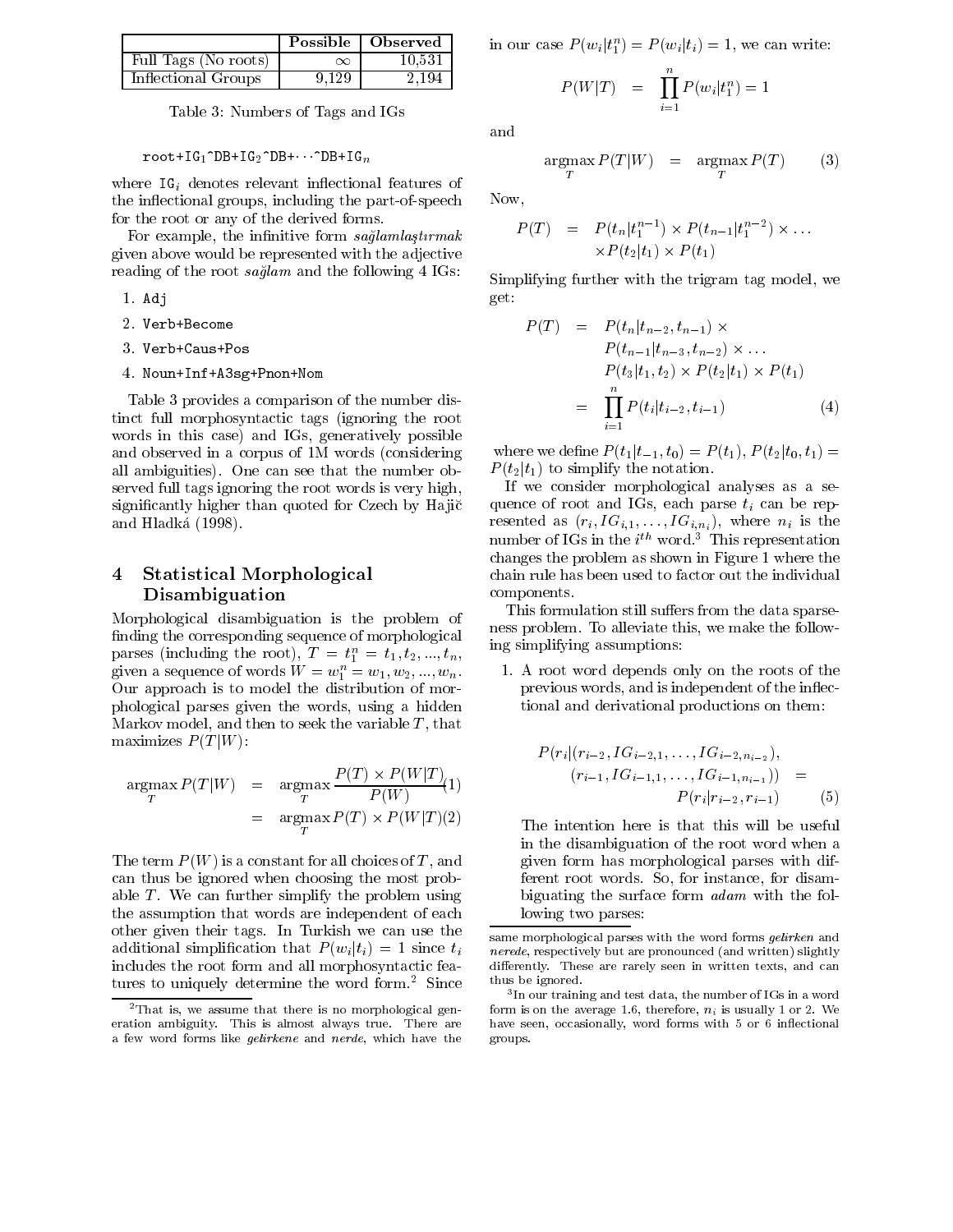$$
P(t_i|t_1^{i-1}) = P(t_i|t_{i-2}, t_{i-1})
$$
  
\n
$$
= P((r_i, IG_{i,1} \ldots IG_{i,n_i})|(r_{i-2}, IG_{i-2,1} \ldots IG_{i-2,n_{i-2}}), (r_{i-1}, IG_{i-1,1} \ldots IG_{i-1,n_{i-1}}))
$$
  
\n
$$
= P(r_i|(r_{i-2}, IG_{i-2,1} \ldots IG_{i-2,n_{i-2}}), (r_{i-1}, IG_{i-1,1} \ldots IG_{i-1,n_{i-1}})) \times
$$
  
\n
$$
P(IG_{i,1}|(r_{i-2}, IG_{i-2,1} \ldots IG_{i-2,n_{i-2}}), (r_{i-1}, IG_{i-1,1} \ldots IG_{i-1,n_{i-1}}), r_i) \times
$$
  
\n
$$
\ldots \times
$$
  
\n
$$
P(IG_{i,n_i}|(r_{i-2}, IG_{i-2,1} \ldots IG_{i-2,n_{i-2}}), (r_{i-1}, IG_{i-1,1} \ldots IG_{i-1,n_{i-1}}), r_i, IG_{i,1}, \ldots, IG_{i,n_i-1})
$$

Figure 1: Equation for morphological disambiguation when tags are decomposed into inflectional groups.

- (a)  $adam+Noun+ASsg+Pnon+Nom (man)$
- (b)  $ada+Noun+A3sg+P1sg+Nom (my island)$

in the noun phrase kirmizi kazaklı adam (the man with a red sweater), only the roots (along with the part-of-speech of the root) of the previous words will be used to select the right root. Note that the selection of the root has some impact on what the next IG in the word is, but we assume that IGs are determined by the syntactic context and not by the root.

2. An interesting observation that we can make about Turkish isthat when a word is considered as a sequence of IGs, syntactic relations are between the last IG of a (dependent) word and with some (including the last) IG of the (head) word on the right (with minor exceptions) (O
azer, 1999).

Based on these assumptions and the equation in Figure 1, we define three models, all of which are based on word level trigrams:

- 1. Model 1: The presence of IGs in a word only depends on the final IGs of the previous words. This model ignores any morphotactical relation between an IG and any previous IG in the same word.
- 2. Model 2: The presence of IGs in a word only depends on the final IGs of the previous words and the previous IG in the same word. In this model, we consider morphotactical relations and assume that an IG (except the first one) in a word form has some dependency on the previous IG. Given that on the average a word has about 1.6 IGs, IG bigrams should be sufficient.
- 3. Model 3: This is the same as Model 2, except that the dependence with the previous IG in a word is assumed to be independent of the dependence on the final IGs of the previous words. This allows the formulation to separate the contributions of the morphotactics and syntax.

The equations for these models are shown in Figure 2. We also have built a baseline model based on the standard definition of the tagging problem in Equation 2. For the baseline, we have assumed that the part of the morphological analysis after the root word is the tag in the conventional sense (and the assumption that  $P(w_i | t_i) = 1$  no longer holds).

#### 5 Experiments and Results

To evaluate our models, we first trained our models and then tried to morphologically disambiguate our test data. For statistical modeling we used SRILM { the SRI language modeling toolkit (Stolcke, 1999).

Both the test data and training data were collected from the web resources of a Turkish daily newspaper. The tokens were analyzed using the morphological analyzer, developed by O
azer (1994). The ambiguity of the training data was then reduced from 1.75 to 1.55 using a preprocessor, that disambiguates lexicalized and non-lexicalized collocations and removes certain obviously impossible parses, and tries to analyze unknown words with an unknown word processor. The training data consists of the unambiguous sequences (US) consisting of about 650K tokens in a corpus of 1 million tokens, and two sets of manually disambiguated corpora of 12,000 and 20,000 tokens. The idea of using unambiguous sequences is similar to Brill's work on unsupervised learning of disambiguation rules for POS tagging (1995b).

The test data consists of 2763 tokens, 935 ( $\approx$ 34%) of which have more than one morphological analysis after preprocessing. The ambiguity of the test data was reduced from 1.74 to 1.53 after preprocessing.

As our evaluation metric, we used accuracy de-

$$
accuracy = \frac{\# of correct \text{ parses}}{\# of \text{ tokens}} \times 100
$$

The accuracy results are given in Table 4. For all cases, our models performed better than baseline tag model. As expected, the tag model suffered considerably from data sparseness. Using all of our training data, we achieved an accuracy of 93.95%, which is 2.57% points better than the tag model trained using the same amount of data. Models 2 and 3 gave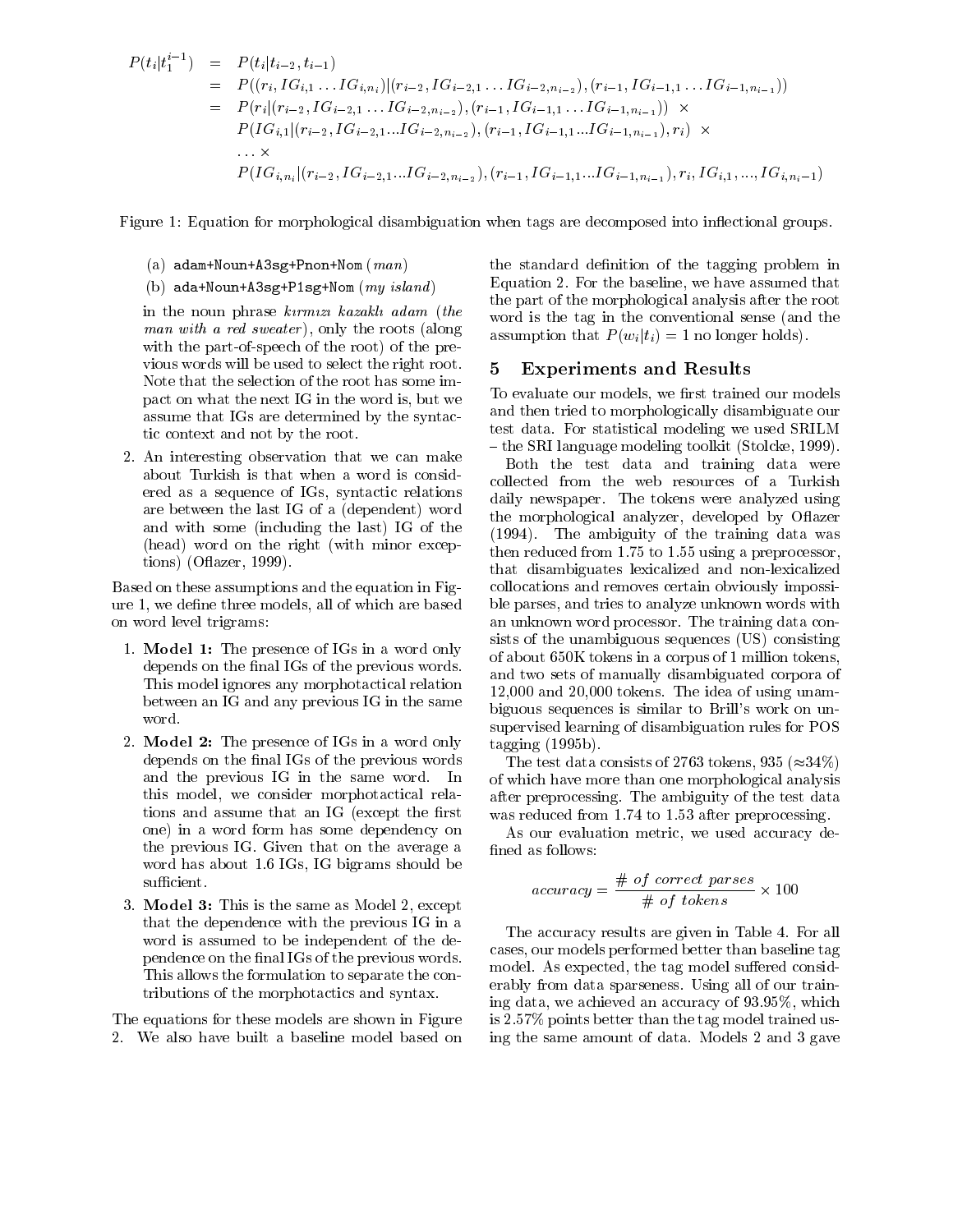In all three models we assume that roots and IGs are independent.

Model 1: This model assumes that an IG in a word depends on the last IGs of the two previous words.

$$
P(IG_{i,k} | (r_{i-2}, IG_{i-2,1}...IG_{i-2,n_{i-2}}), (r_{i-1},IG_{i-1,1},...,IG_{i-1,n_{i-1}}), r_i, IG_{i,1},...,IG_{i,k-1}) =
$$
  

$$
P(IG_{i,k} | IG_{i-2,n_{i-2}}, IG_{i-1,n_{i-1}})
$$

Therefore,

$$
P(t_i|t_{i-2}, t_{i-1}) = P(r_i|r_{i-2}, r_{i-1}) \times \prod_{k=1}^{n_i} P(IG_{i,k}|IG_{i-2, n_{i-2}}, IG_{i-1, n_{i-1}}) \tag{6}
$$

Model 2: The model assumes that in addition to the dependencies in Model 1, an IG also depends on the previous IG in the same word.

$$
P(IG_{i,k} | (r_{i-2}, IG_{i-2,1}...IG_{i-2,n_{i-2}}), (r_{i-1},IG_{i-1,1}, ..., IG_{i-1,n_{i-1}}), r_i, IG_{i,1}, ..., IG_{i,k-1}) =
$$
  

$$
P(IG_{i,k} | IG_{i-2,n_{i-2}}, IG_{i-1,n_{i-1}}, \mathbf{IG}_{i,k-1})
$$

Therefore,

$$
P(t_i|t_{i-2}, t_{i-1}) = P(r_i|r_{i-2}, r_{i-1}) \times \prod_{k=1}^{n_i} P(IG_{i,k}|IG_{i-2, n_{i-2}}, IG_{i-1, n_{i-1}}, \text{IG}_{i,k-1}) \tag{7}
$$

Model 3: This is same as Model 2, except the morphotactic and syntactic dependencies are considered to be independent.

$$
P(IG_{i,k} | (r_{i-2}, IG_{i-2,1}...IG_{i-2,n_{i-2}}), (r_{i-1},IG_{i-1,1},...,IG_{i-1,n_{i-1}}), r_i, IG_{i,1},...,IG_{i,k-1}) =
$$
  

$$
P(IG_{i,k} | IG_{i-2,n_{i-2}}, IG_{i-1,n_{i-1}}, IG_{i,k-1})
$$

$$
P(IG_{i,k} | IG_{i-2, n_{i-2}}, IG_{i-1, n_{i-1}}, IG_{i,k-1}) = P(IG_{i,k} | IG_{i-2, n_{i-2}}, IG_{i-1, n_{i-1}}) \times \frac{P(IG_{i,k} | IG_{i,k-1})}{P(IG_{i,k})}
$$

Therefore,

$$
P(t_i|t_{i-2}, t_{i-1}) = P(r_i|r_{i-2}, r_{i-1}) \times \prod_{k=1}^{n_i} \left( P(IG_{i,k}|IG_{i-2, n_{i-2}}, IG_{i-1, n_{i-1}}) \times \frac{P(IG_{i,k}|IG_{i,k-1})}{P(IG_{i,k})} \right)
$$
(8)

In order to simplify the notation, we have defined the following:

$$
P(r_1|r_{-1},r_0) = P(r_1) \t P(IG_{1,k}|IG_{-1,n_{-1}},IG_{0,n_0}) = P(IG_{1,k})
$$
  
\n
$$
P(r_2|r_0,r_1) = P(r_2|r_1) \t P(IG_{2,l}|IG_{0,n_0},IG_{1,n_1}) = P(IG_{2,l}|IG_{1,n_1})
$$
  
\n
$$
P(IG_{i,1}|IG_{i-2,n_{i-2}},IG_{i-1,n_{i-1}},IG_{i,0}) = P(IG_{i,1}|IG_{i-2,n_{i-2}},IG_{i-1,n_{i-1}})
$$
  
\n
$$
P(IG_{1,k}|IG_{-1,n_{-1}},IG_{0,n_0},IG_{1,k-1}) = P(IG_{1,k}|IG_{1,k-1})
$$
  
\n
$$
P(IG_{2,l}|IG_{0,n_0},IG_{1,n_1},IG_{2,l-1}) = P(IG_{2,l}|IG_{1,n_1},IG_{2,l-1})
$$
  
\n
$$
P(IG_{2,1}|IG_{1,n_1},IG_{2,0}) = P(IG_{2,1}|IG_{1,n_1})
$$
  
\n
$$
P(IG_{i,1}|IG_{i,0}) = P(IG_{i,1})
$$

for  $k = 1, 2, ..., n$ ,  $i = 1, 2, ..., n$ , and  $i = 1, 2, ..., n$ .

Figure 2: Equations for Models 1, 2, and 3.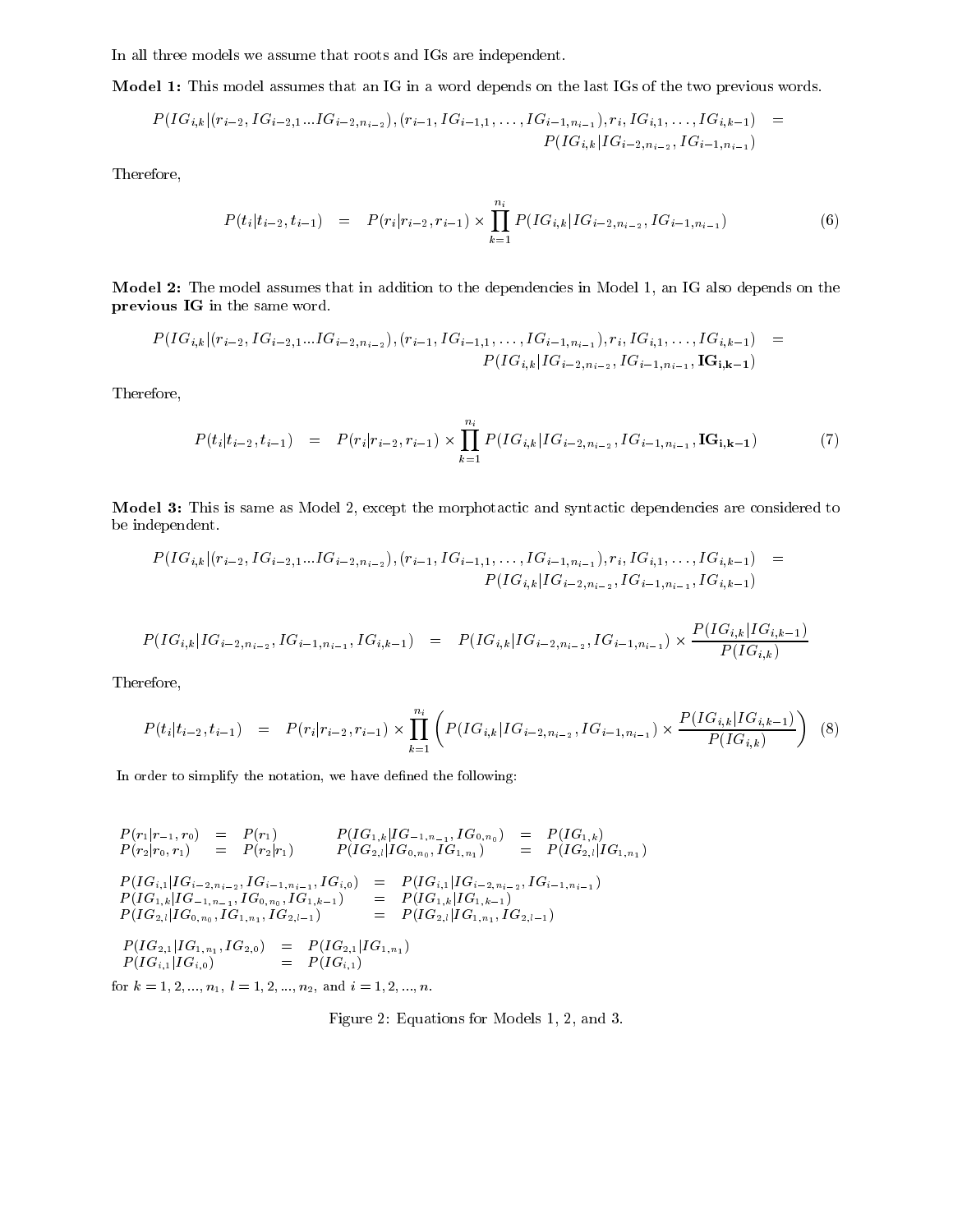| <b>Training Data</b>             | Tag Model  | Model 1   | Model 1  | Model 2   | Model 3 |
|----------------------------------|------------|-----------|----------|-----------|---------|
|                                  | (Baseline) |           | (Bigram) |           |         |
| (US).<br>Unambiguous sequences ( | 86.75%     | 88.21\%   | 89.06%   | 87.01%    | 87.19%  |
| $US + 12,000$ words              | 91.34%     | $93.52\%$ | 93.34%   | $92.43\%$ | 92.72%  |
| $US + 32,000$ words              | 91 34\%    | 93.95%    | 93.56%   | 92.87%    | 92.94%  |

Table 4: Accuracy results for different models.

similar results, Model 2 suffered from data sparseness slightly more than Model 3, as expected.

Surprisingly, the bigram version of Model 1 (i.e., Equation (7), but with bigrams in root and IG models), also performs quite well. If we consider just the syntactically relevant morphological features and ignore any semantic features that we mark in morphology, the accuracy increases a bit further. These stem from two properties of Turkish: Most Turkish root words also have a proper noun reading, when written with the first letter capitalized.<sup>4</sup> We count it as an error if the tagger does not get the correct proper noun marking, for a proper noun. But this is usually impossible especially at the beginning of sentences where the tagger can not exploit capitalization and has to back-off to a lower-order model. In almost all of such cases, all syntactically relevant morphosyntactic features except the proper noun marking are actually correct. Another important case is the pronoun  $o$ , which has both personal pronoun  $(s/he)$  and demonstrative pronoun readings (it) (in addition to a syntactically distinct determiner reading (that)). Resolution of this is always by semantic considerations. When we count as correct any errors in volving such semantic marker cases, we get an accuracy of 95.07% with the best case (cf. 93.91% of the Model 1). This is slightly better than the precision figures that is reported earlier on morphological disambiguation of Turkish using constraintbased techniques (Oflazer and Tür, 1997). Our results are slightly better than the results on Czech of Ha jic and Hladka (1998). Megyesi (1999) reports a 95.53% accuracy on Hungarian (a language whose features relevant to this task are very close to those of Turkish), with just the POS tags being correct. In our model this corresponds to the root and the POS tag of the last IG being correct and the accuracy of our best model with this assumption is 96.07%. When POS tags and subtags are considered, the reported accuracy for Hungarian is 91.94% while the corresponding accuracy in our case is 95.07%. We can also note that the results presented by Ezeiza et al. (1998) for Basque are better than ours. The main reason for this is that they employ a much more sophisticated (compared to our preprocessor) constraint-grammar based system which improves precision without reducing recall. Statistical techniques applied after this disambiguation yield a better accuracy compared to starting from a more ambiguous initial state.

Since our models assumed that we have independent models for disambiguating the root words, and the IGs, we ran experiments to see the contribution of the individual models. Table 5 summarizes the accuracy results of the individual models for the best case (Model 1 in Table 4.)

| Model          | Accuracy |
|----------------|----------|
| IG Model       | 92.08%   |
| Root Model     | 80.36%   |
| Combined Model | 93.95%   |

Table 5: The contribution of the individual models for the best case.

There are quite a number of classes of words which are always ambiguous and the preprocessing that we have employed in creating the unambiguous sequences can never resolve these cases. Thus statistical models trained using only the unambiguous sequences as the training data do not handle these ambiguous cases at all. This is why the accuracy results with only unambiguous sequences are signicantly lower (row 1 in Table 4). The manually disambiguated training sets have such ambiguities resolved, so those models perform much better.

An analysis of the errors indicates the following: In 15% of the errors, the last IG of the word is incorrect but the root and the rest of the IGs, if any, are correct. In 3% of the errors, the last IG of the word is correct but the either the root or some of the previous IGs are incorrect. In 82% of the errors, neither the last IG nor any of the previous IGs are correct. Along a different dimension, in about  $51\%$ of the errors, the root and its part-of-speech are not determined correctly, while in 84% of the errors, the root and the first IG combination is not correctly determined.

<sup>4</sup> In fact, any word form is a potential rst name or a lastname.